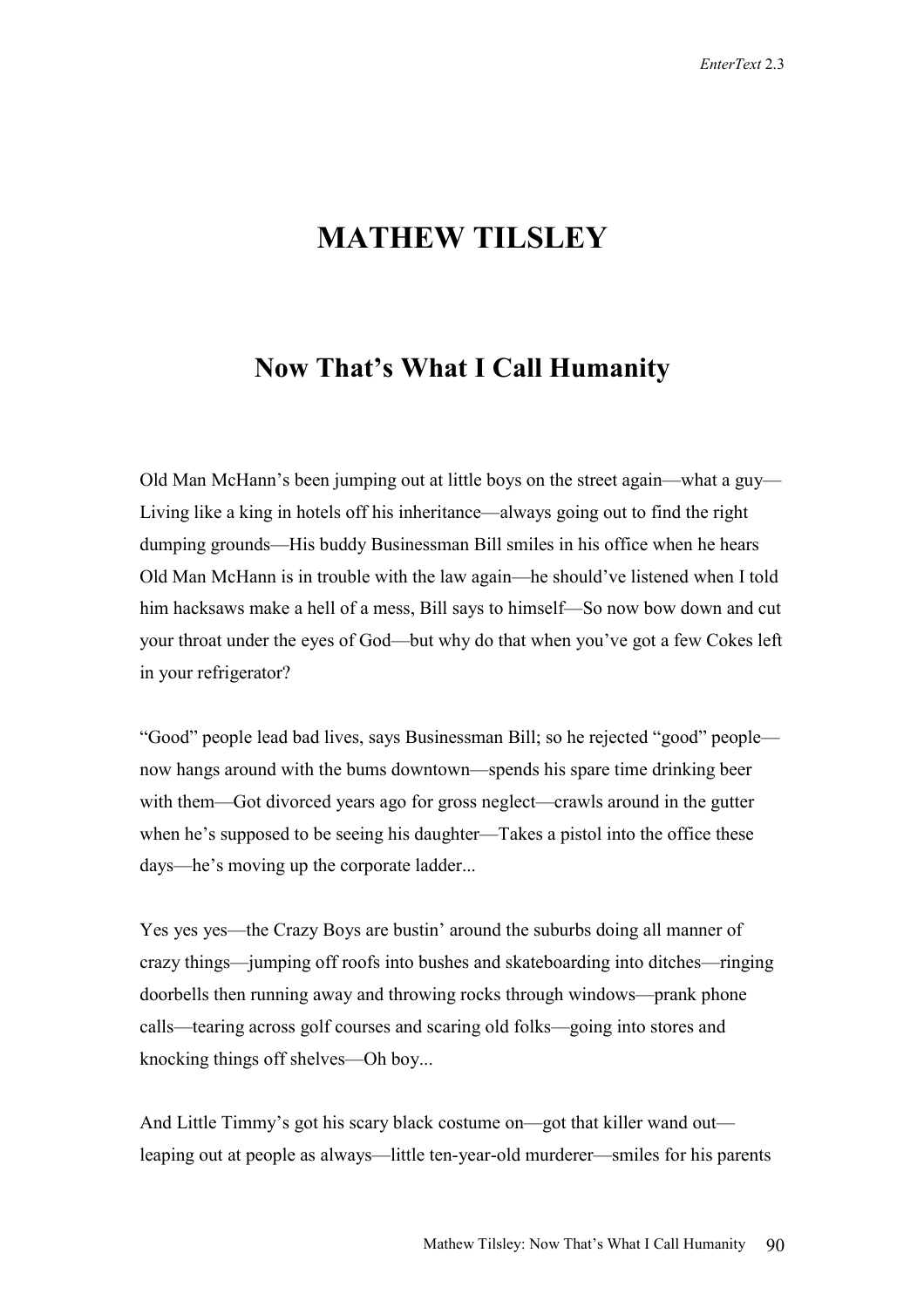when they take a picture of him—stands at the edge of the pavement and screams horrifically at passing drivers—wants to slip into their dreams with a knife—know your sorrows, know your sorrows, he says—I'll put you in your resting place—I'll take away your tragedy...

So Jimmy—yeah—he's dancing around with the trashcans in the alley—Makes a tight little living as a mail-order salesman—never needs to leave his basement except when he gets the shakes—Ooh boy—Saw a girl being raped in the business district yesterday—didn't move a muscle, just walked away whistling—Found out next day the rapist was his good pal and fine associate Old Man McHann—Said to Businessman Bill, "It's a beautiful world," and went on whistling...

The best doctor in town is driving around right now looking for bait—uses Jimmy's basement for utter destruction with the good man's permission—Friendly and polite in the hospital by day—and who's to say not by night?—even when's he up on the rooftops taking pot-shots at children—What a guy...

...Somewhere in Omaha, deep in the heart of the nation, the Jazz Boys are playing the theme-tune of all this humanity—sax and trumpet and drums and barrelhouse piano heart-wrecked adventure music...

Crazy Boys are wreaking havoc across the parking lots and strip malls—"Oh dude dude—get that metal pole and start swinging it" —and then they let it go and run away laughing after a window smashes—fun 'n' games, fun 'n' games—the good times, so to speak...

Indeed, those two Seattle hoboes Mack and Bruce are having a whale of a time as they guzzle down the sweet smell of misery tonight on the marsh-ridden banks of the Lake—got their cluster of trees for shelter—a little bundle of dollars for bread and bourbon—always on the move along the muddy Lake shores to evade the cops always in danger—innocence threatened—but they got a safe place tonight—a little fire built—yeah, they'll be bundled up in their raincoats, watching the deep orange of the flames shimmer across the dark ripple of the water...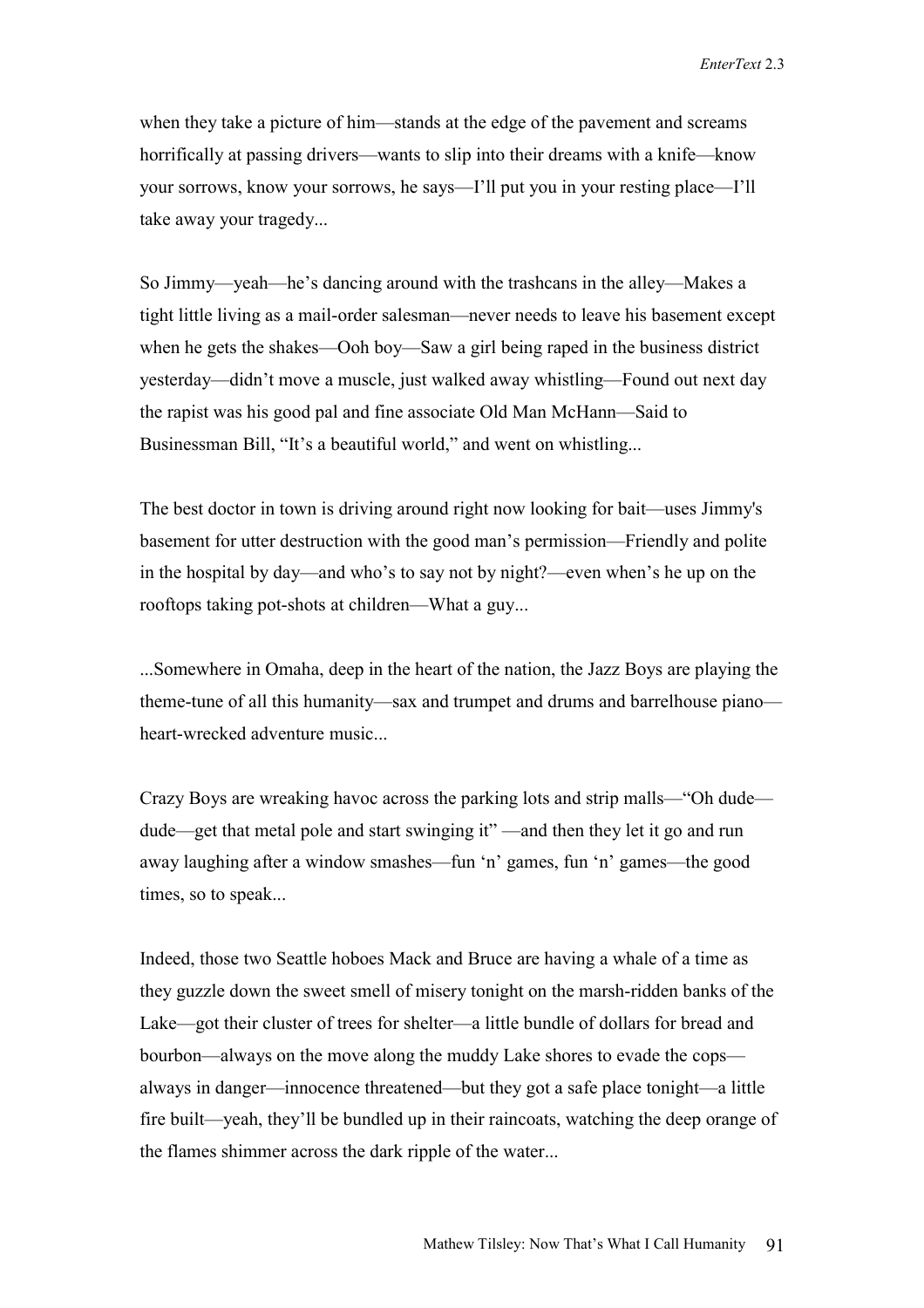...as Little Timmy rolls his second kill into an Oklahoma City pond...

All people are good people, all people are bad people—What's the difference? says Reverend Thompson—as long as there's a beer in the fridge at the end of the day, what difference does it make? —Yeah, says Businessman Bill, but there's no good, quiet places in New York to dump bodies anymore—Well there's plenty of good dumping grounds in Delaware, says the Reverend—Wow, hey, thanks, says Bill— Rock on, says the Reverend...

Old Man McHann used to be a Senator, you know—hard-line Republican from Indiana—still is, by the way—Came from wealth, went to Harvard—Most intelligent man in Congress, they said—But now he spends his years hustling for a dollar down on Wall Street—and in the old days he would've blacklisted those corporate scumbags who drop a dime at his feet and make him bend down and pick it up—now he just bashes their heads in—But never his good friend Businessman Bill—Bill is always up for standing in a doorway and sharing a beer and telling jokes ("Hey, did you hear the one about the group of students who visit a concentration camp in Germany and as they come out all sombre and perturbed at the end one guy says 'What, no gift shop?'")—Oh boy...

...Jazz Boys keep it strong in an Omaha alleyway—poignant old tunes and grieving blues—the music of our boys—boys living far away in another time and place...

The Berlin Crook has exiled to Toronto—the loneliness is safer there, he's decided has bought a big old house in the dense outskirts of town—lies on his bed each day and falls deeper down—keeps the doors locked, can barely go out for fear of a bullet—got the movie channels on cable TV to keep him company—movies about vacuum cleaners with souls and villains foiled by intelligent dogs—makes him laugh from time to time—makes him cry too—and when everything's as still as death he climbs up onto the roof and looks out across the vast, deadly silent neighbourhood grits his teeth and pays tribute to the loneliness—"I love this place...," he whispers...

Little Timmy's grades are slumping in school—his parents, the dentist and his wife, are concerned, but only mildly so—for they don't know Timmy's secrets—they don't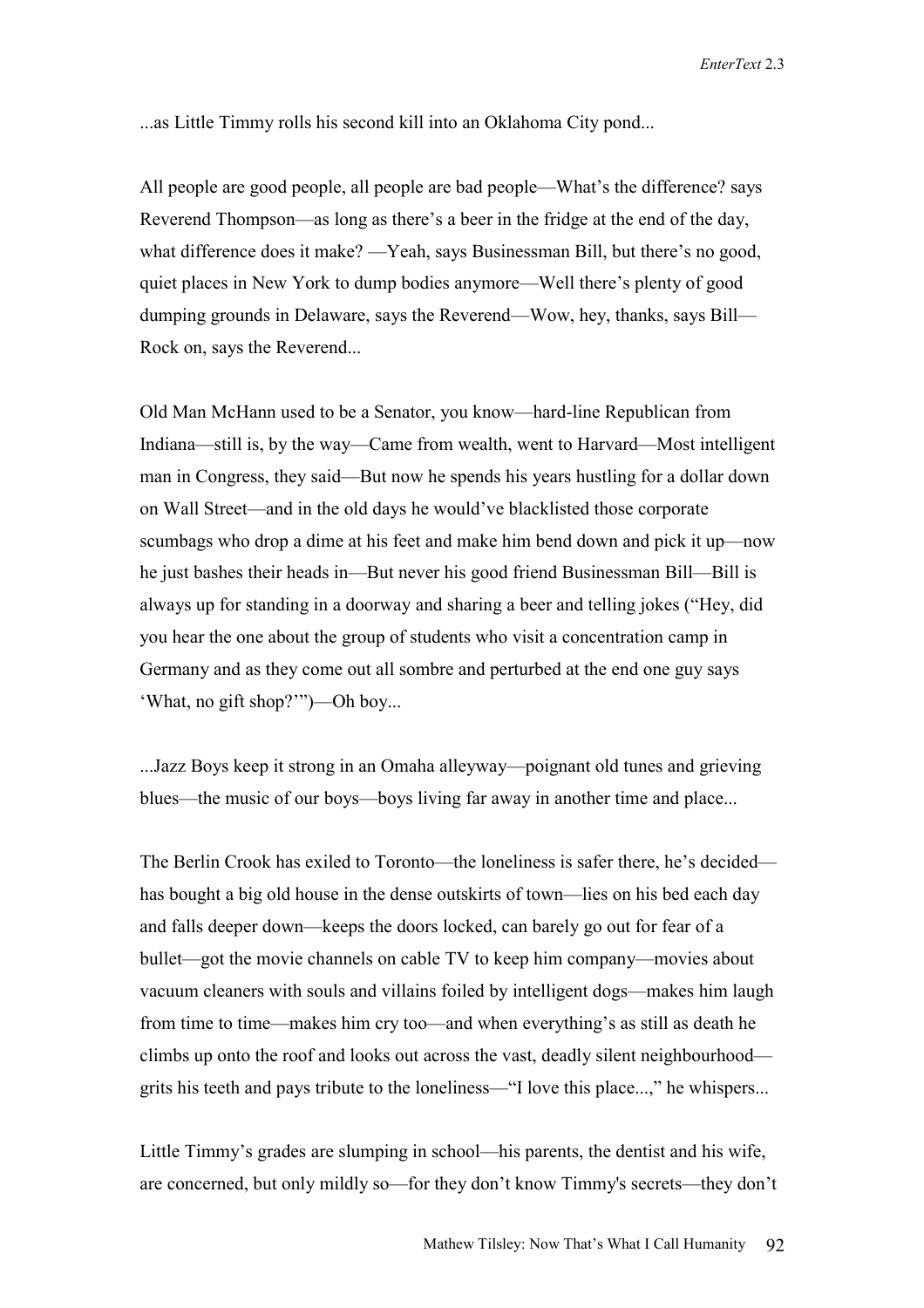know of his kills—they don't know of that distant mysterious world he's built and put himself at the centre of—he just continues to be that lively little boy who lives in the biggest house on the street...

Businessman Bill went to Oklahoma City on business and met up with Little Timmy on a sidewalk—knew the boy was special right off the bat—they eyed each other and shared something out of this world, out of control—birds were singing sweetly—wind was blowing softly—it was a peaceful encounter—they located a rock and went to find the right window...

Jimmy gets a night every now and then at a Manhattan nightclub doing stand-up anal-retentive bald-headed people-hater in sunglasses insulting the hell out of everyone—the customers love and hate him in equal measures—he draws a crowd in for sure—keeps the club owners happy—and it's the only place where Jimmy confronts people—disposes of all fear and all repression and comes face to face with the mystery of other people—but nobody knows where he lives or where he goes or what he does after the show's over—for he's always there for Bill and Old Man McHann and the best doctor in town—would give up everything just to help his only friends...

And Mack and Bruce found one another—cannot live without each other—have nowhere else to go, have nothing else they know—sharing the bottle—sharing sadness—hanging on together—living in trees and bushes by the Lake—their dying ground—their cold hard reality—where friendship is all there is—where there is magical adventure out of poverty...

What's a Berlin Crook in Toronto to do?—the most displaced of all, the most lost... —watches raindrops sliding down glass through a slit in blanketed windows television on but sound turned down—sleeps with a pistol under the pillow—soused in the loneliness of the last safe place—loneliness as the only thing left—the most displaced, the most lost...

...Bill and Timmy sit on the leafy, shaded pavement and share a Coke...